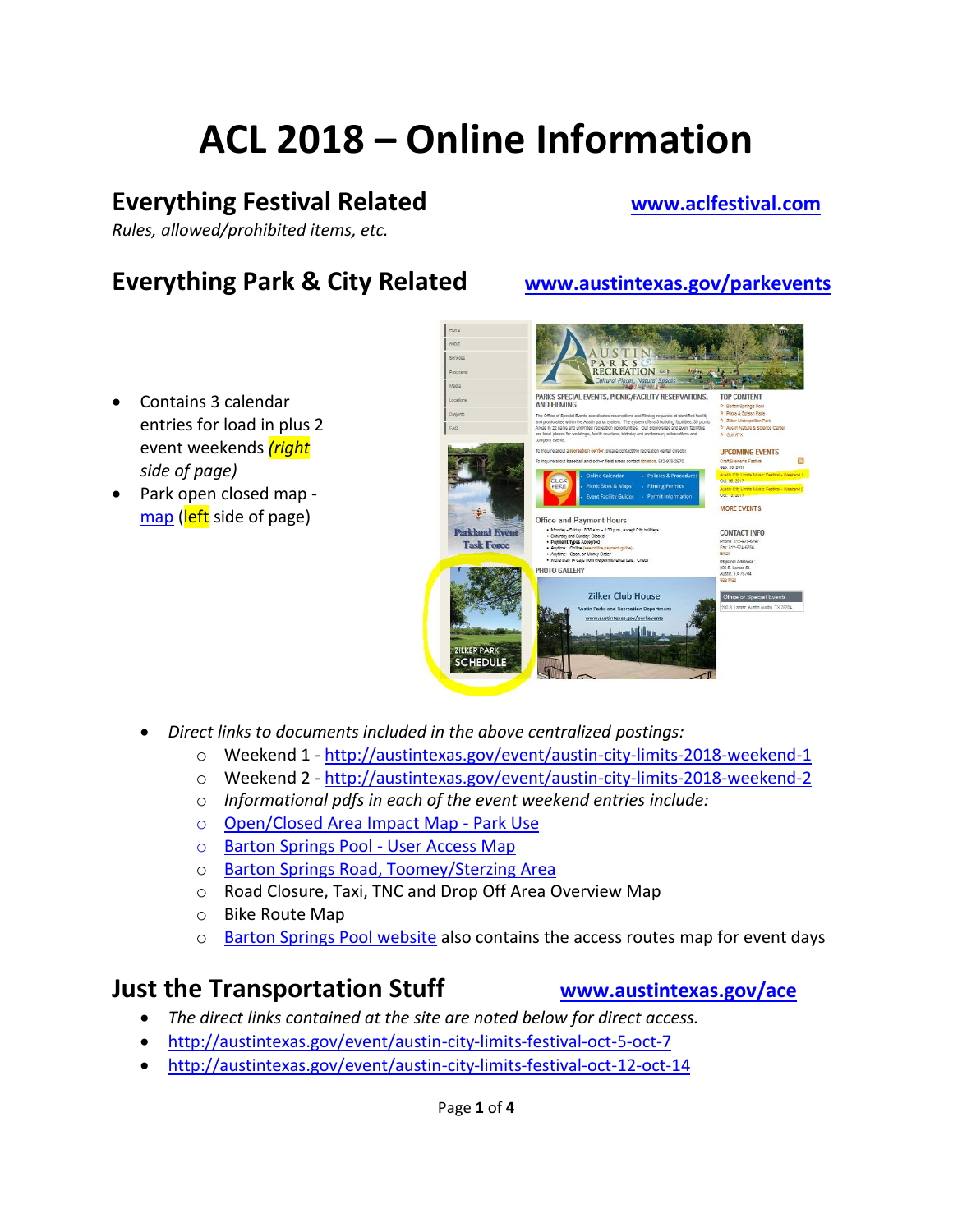|                      | Event Dates:<br>$\bullet$                                                                                                        |
|----------------------|----------------------------------------------------------------------------------------------------------------------------------|
|                      | October 5-7, October 12-14                                                                                                       |
|                      | Amplified Sound:                                                                                                                 |
| <b>Event Details</b> | Daily sound checks:<br>10 <sub>am</sub>                                                                                          |
| and Closure          | Event sound hours are: 11 am - 10 pm daily                                                                                       |
| <b>Periods</b>       | The City Music office will be conducting a sound check on<br>п                                                                   |
|                      | the south stage on Thursday, October 4th.                                                                                        |
|                      | Food vending is available on site.                                                                                               |
|                      | Smoking/vaping is <b>prohibited</b> at this event on park grounds.                                                               |
|                      | Allowed/prohibited items list is found on the event website.                                                                     |
|                      | NOTE – there are smaller bag size restrictions this year – see the<br>$\circ$                                                    |
|                      | festival FAQ site - allowed and prohibited items.                                                                                |
|                      | Barton Springs Pool is open AT ALL TIMES during normal hours.<br>$\bullet$                                                       |
|                      | http://www.austintexas.gov/department/barton-springs-pool<br>$\circ$                                                             |
| <b>Zilker Park</b>   | OPEN AREAS - pre-event days, and in between event weekends                                                                       |
| And <b>Barton</b>    | Zilker Park - Picnic Areas, Playscape (South of Barton Springs<br>$\circ$                                                        |
| <b>Spring Pool</b>   | Road), Barton Springs Pool                                                                                                       |
| <b>Details</b>       | Facilities - Nature Center, Botanical Gardens, Splash Exhibit<br>$\circ$                                                         |
|                      | In addition, Auditorium Shores and Butler Park will be open.<br>O                                                                |
| Neighborhood         | Dedicated APD officers are patrolling and ticketing in the entire event and                                                      |
| Patrol               | surrounding area. Call in parking violations to the event operations center                                                      |
|                      | call-in line (see number below).                                                                                                 |
| Neighborhood         | 512-806-7906, or 311                                                                                                             |
| <b>Call-In Line</b>  |                                                                                                                                  |
|                      | There is NO on site, or adjacent parking. Free shuttles are provide to the event.                                                |
|                      | <b>Parking Restriction Signage</b>                                                                                               |
|                      | NO PARKING SIGNAGE will be installed in advance to allow time required<br>$\bullet$                                              |
|                      | for installation, and review/corrections prior to event days.                                                                    |
| <b>Parking</b>       | These signs are valid upon installation, PLEASE ADHERE TO THE SIGNAGE.<br>$\bullet$                                              |
| <b>Management</b>    | The restricted parking area signage will stay UP in between weekends.                                                            |
| and                  | They remain valid during this time period, but APD will not be actively                                                          |
| <b>Enforcement</b>   | patrolling between event weekends.                                                                                               |
|                      |                                                                                                                                  |
|                      |                                                                                                                                  |
|                      | Extensive restricted parking is installed in Zilker, Bouldin and Barton<br>$\circ$                                               |
|                      | Hills with active ticketing.                                                                                                     |
|                      | City of Rollingwood has no parking zones in effect as well. See City<br>$\circ$                                                  |
|                      | of Rollingwood website.<br>O                                                                                                     |
|                      | Barton Springs Road will close at Sterzing this year - no traffic                                                                |
|                      | allowed past Sterzing to Azie Morton area. All traffic on Barton<br>Springs from Lamar to Sterzing should be local traffic only. |
|                      | Drop off zone near Austin High.                                                                                                  |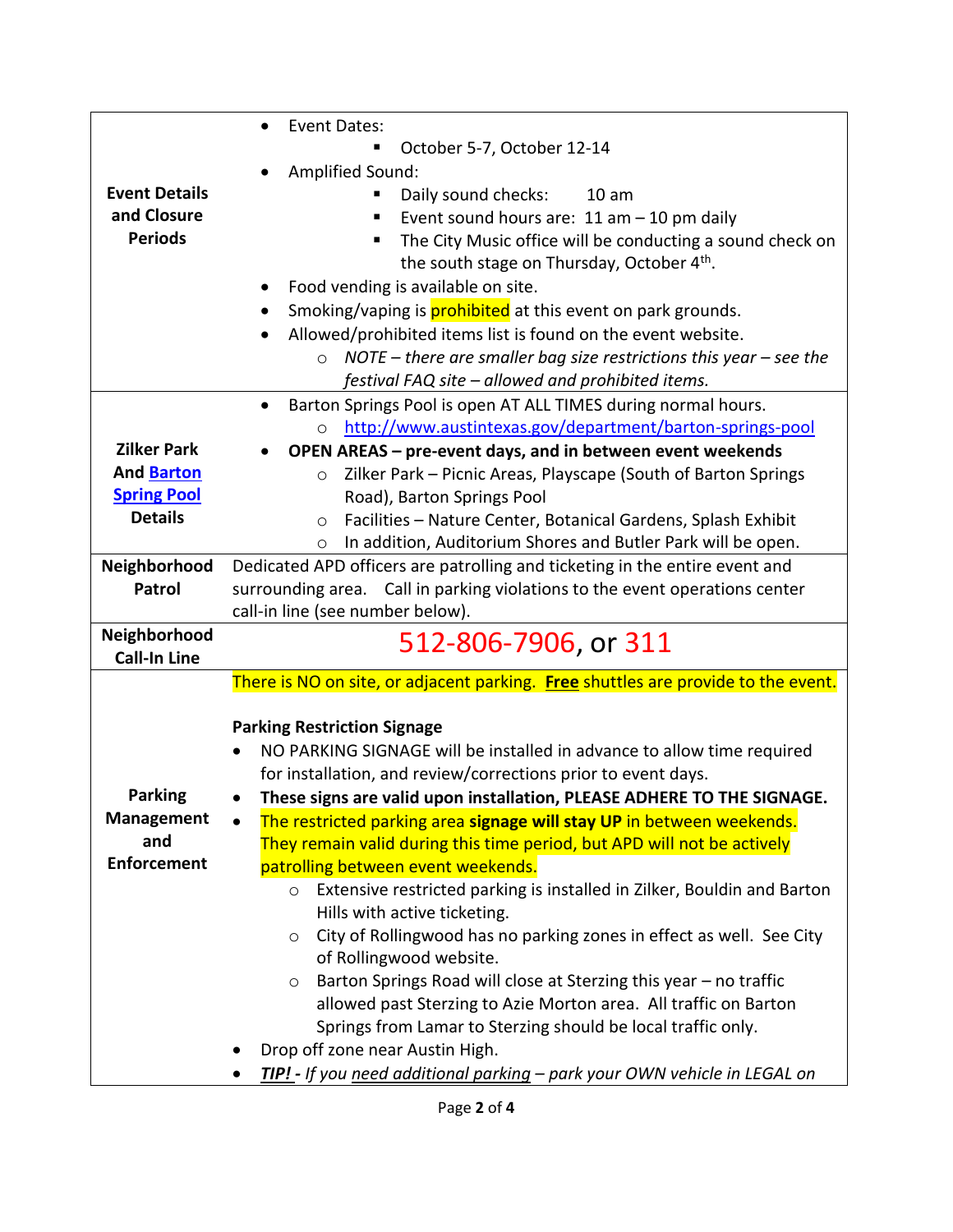|                      | street parking, and save a driveway for guests.                                                                   |
|----------------------|-------------------------------------------------------------------------------------------------------------------|
| General              | Examples of what to call in<br>$\bullet$                                                                          |
| <b>Violations</b>    |                                                                                                                   |
|                      | Parking within 30' of the approach to a stop sign.<br>$\circ$                                                     |
|                      | Parking or blocking within 15' of a fire hydrant.<br>$\circ$                                                      |
|                      | Parking left wheel to curb. (cars parked facing against traffic).<br>$\circ$                                      |
|                      | If a car blocks <b>YOUR</b> driveway. Some neighbors may permit people to block<br>$\circ$<br>their OWN driveway. |
|                      | Illegal vending/sales questions in the immediate festival area.<br>$\circ$                                        |
|                      | REMINDER: Make a quick note of the vehicle's color, make and model<br>$\circ$                                     |
|                      | before you call!                                                                                                  |
| <b>Dockless</b>      | Dockless devices can be reported via the Austin 311 app using the 'Other' SR                                      |
| <b>Devices</b>       | and mention bike/scooter.                                                                                         |
|                      | When reporting $-$ it is helpful to have the exact location, and an image of the                                  |
|                      | issue. The 311 APP is most helpful for this purpose as it allows you to geolocate                                 |
|                      | the position of the complaint, and attach an image. See more information!                                         |
|                      |                                                                                                                   |
| <b>Shuttles</b>      | Free festival shuttles run from downtown at Republic Square Park to the site!                                     |
|                      | 2018 again features a dedicated entry gate for shuttle riders.                                                    |
| <b>ADA</b>           | Shuttles are ADA compliant! Limited ADA parking first-come first-served is                                        |
|                      | available via the Mopac side. All cars must have current valid ADA tags or                                        |
|                      | plates displayed.                                                                                                 |
| <b>Biking/Hiking</b> | Bike racks are located in the park outside of both entry areas. See the festival                                  |
|                      | website for details on specific locations! Bring your own lock! Make sure you                                     |
|                      | bike has reflectors/ and to wear reflective gear.                                                                 |
|                      | http://www.austintexas.gov/bicycle                                                                                |
|                      | http://www.austintexas.gov/page/trail-directory                                                                   |
| <b>Low Flying</b>    | FAA low flying aircraft information. The San Antonio Flight Standards District                                    |
| <b>Aircraft</b>      | Office (FSDO) is the office that would take complaints about safety violations.                                   |
|                      | That number is (800) 292-2023.                                                                                    |
|                      | The FAA does not, however, take calls regarding nuisance complaints.                                              |
|                      | <b>Nuisance/aircraft noise complaints</b> would go to the Aviation Department.                                    |
|                      | Stephen Dick Stephen.dick@austintexas.gov would be the point of contact for                                       |
|                      | those. Number is (512) 530-5541.                                                                                  |